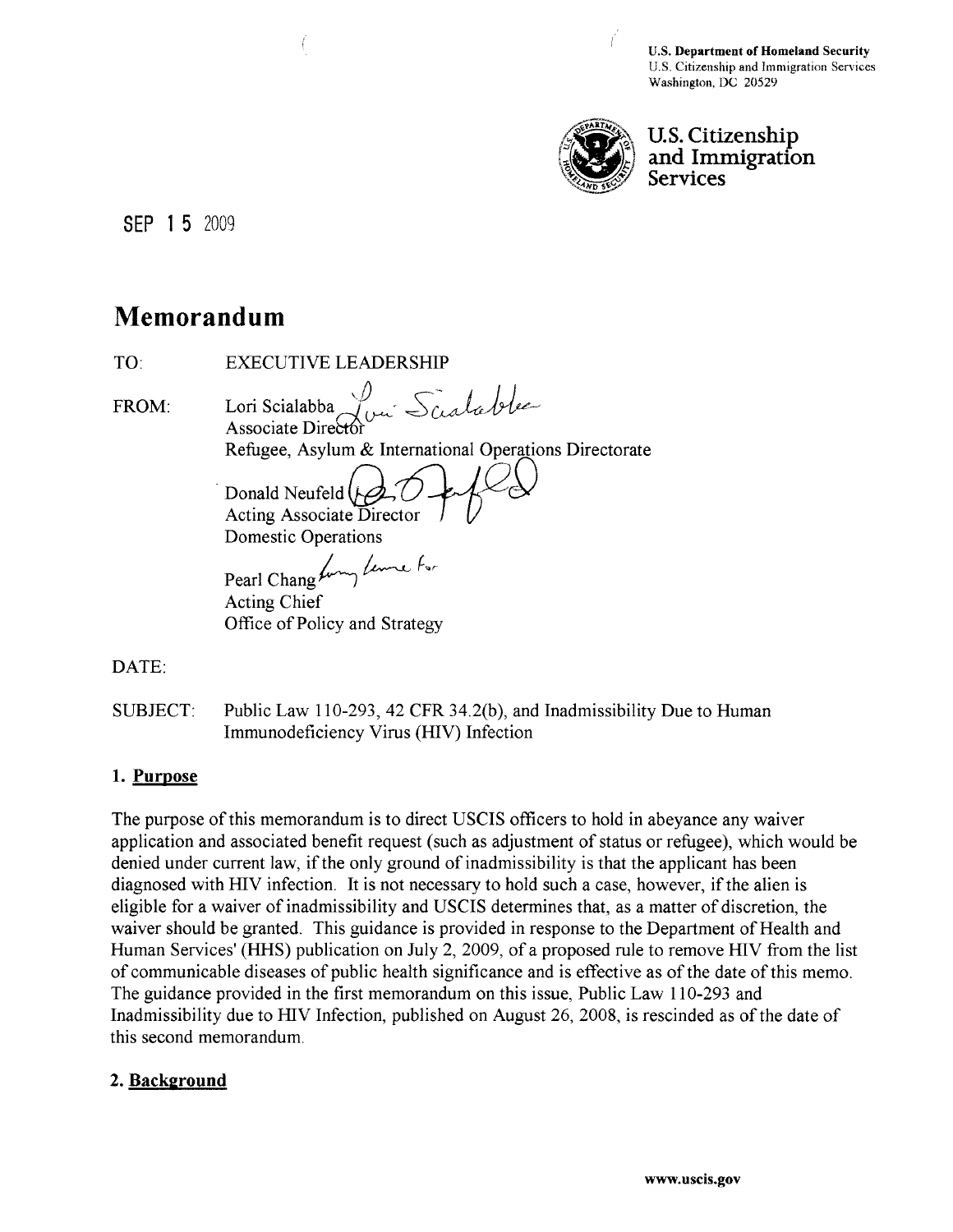Public Law 110-293,42 CFR 34.2(b), and inadmissibility due to HIV infection Page 2

(

In an August 26, 2008, memorandum, USCIS advised officers that the President had signed into law the Tom Lantos and Henry 1. Hyde United States Global Leadership Against HIV/AIDS, Tuberculosis and Malaria Reauthorization Act of2008, Public Law No.110-293. Section 305 of P.L. 110-293 amends section  $212(a)(1)(A)(i)$  of the Immigration and Nationality Act so that the Secretary ofHHS is no longer *required* to designate HIV infection as a "communicable disease of public health significance." The August 26,2008, memorandum also advised officers that unless and until HHS amends 42 CFR 34.2(b), to remove HIV infection from the list of diseases that qualify as a "communicable disease of public health significance," officers must continue to consider HIV as a communicable disease of public health significance for which a waiver is required.

On July 2,2009, HHS published a proposed amendment to 42 CFR 34.2(b) in the *Federal Register*  at 74 *Fed. Reg.* 31798. The amendment proposes to remove HIV infection from the list of communicable diseases of public health significance. If the proposal is adopted as an interim or fmal rule, HIV infection will no longer make an alien inadmissible.

### **3. Guidance**

An applicant's admissibility is determined based on the law in effect at the time of the final decision. *See Matter of Alarcon,* 20 I&N Dec. 557 (BIA 1992). Therefore, the current version of 42 CFR 34.2(b) continues to apply until such time as HHS has published a final rule amending the regulations. HIV testing will continue to be part of the medical assessment for aliens who are applying for an immigrant visa, refugee status or adjustment of status, and officers deciding any case before the rule becomes final must continue to find applicants who test positive for HIV infection inadmissible. As stated in the August 26, 2008, memorandum, applicants found to be inadmissible due to an HIV infection may file the appropriate waiver application.

If the applicant applies for a waiver, the USCIS officer should continue following existing practices and policy guidance. That is, if USCIS finds that the alien qualifies for the waiver, and that, as a matter of discretion, the waiver should be granted, USCIS may approve the waiver and, if eligible, any benefits application.

If no waiver was filed, but the applicant is HIV positive and may be eligible for a waiver, the officer will still issue a request for evidence (RFE) for the waiver application. The RFE should articulate the inadmissibility fmding based on HIV infection and advise the applicant that the Secretary of Health and Human Services has proposed removing HIV infection from the list of communicable diseases of public heath significance. 74 *Fed. Reg.* 31798 (2009). The RFE should also advise that ifHHS adopts this proposal as a final rule, the applicant may no longer be inadmissible due to HIV infection. Until such time, however, USCIS cannot approve the adjustment of status application absent a waiver, and therefore the delay may be significant. In the interim, applicants who wish to receive a decision before HHS makes a final decision on whether to remove HIV infection from the list of communicable diseases of public heath significance may apply for a waiver, with fee. The RFE should also advise that if the applicant chooses to file the waiver application before HHS promulgates a final rule, USCIS will not refund the filing fees.

**www.uscis.gov**